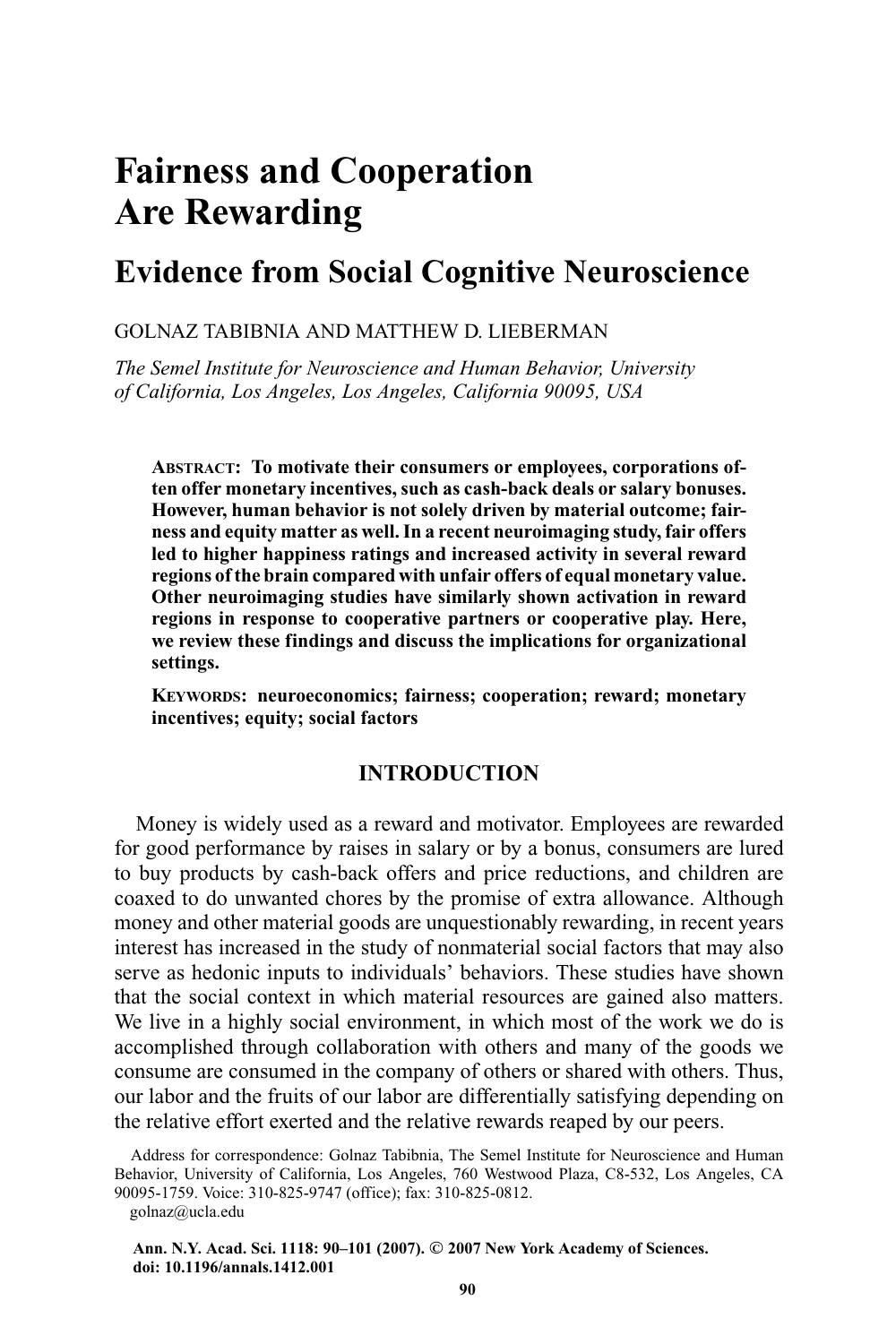#### **TABIBNIA & LIEBERMAN 91**

The role of money and equity in motivation and welfare has been extensively studied in the past by psychologists, economists, sociologists, and anthropologists, typically through surveymethods and behavioral experiments. A number of studies have examined the separate impact of fairness on positive and negative emotions and have found substantial increases in self-rated positive emotions associated with fair treatment, even after controlling for material outcomes. $1-3$  In fact, both survey and experimental data indicate that individuals often experience negative emotions if they are the beneficiaries of unfair resource distribution.<sup>4,5</sup> Similarly, voluntary cooperation has been associated with self-reported pleasure and satisfaction.<sup>6,7</sup> Altogether, these studies suggest that fairness and cooperation produce self-reported positive emotions.

Although survey and self-report techniques are important research tools, their value islimited, because participants may not always know or want to disclose the true state of their emotions. Technological advances in neuroimaging, however, have recently allowed for an additional method of studying motivation. Instead of relying on self-report or behavioral measures to gain insight into what people find rewarding, many studies now use functional magnetic resonance imaging (fMRI) to directly peer into the brain and determine which types of incentives activate regions of the brain associated with motivation and reward. In the social cognitive neuroscience approach, neuroimaging techniques are combined with more traditional experimental and survey methods to gain a better understanding of social and affective processes.

In this paper we review studies that employed a social cognitive neuroscience method to investigate the affective impact of fairness and cooperation in collaborative settings. We defined fairness as the equitable distribution of goods or outcomes (e.g., money), and we defined cooperation as doing one's share to maximize public goods rather than working individually to maximize personal goods. In most of these studies, neural activity in each subject was measured during tasks in which the outcome relied on how the subject interacted with a partner. These tasks typically included the ultimatum game, prisoner's dilemma, or trust games. In the following section, we briefly describe each of these tasks. Then, after a brief review of the social cognitive neuroscience approach, we review the findings from neuroimaging studies of fairness and cooperation.

#### **ECONOMIC EXCHANGE GAMES**

In the ultimatum game, two players must agree to split a sum of money, known as the stake, or neither player gets anything. The proposer, who is endowed with the stake (e.g., \$10), must suggest a way to split it with another player, the responder (e.g., the proposer could offer to give \$2 to the responder and keep \$8 for himself). If the responder accepts, each player receives the amount allocated by the proposer. If the responder rejects the offer, neither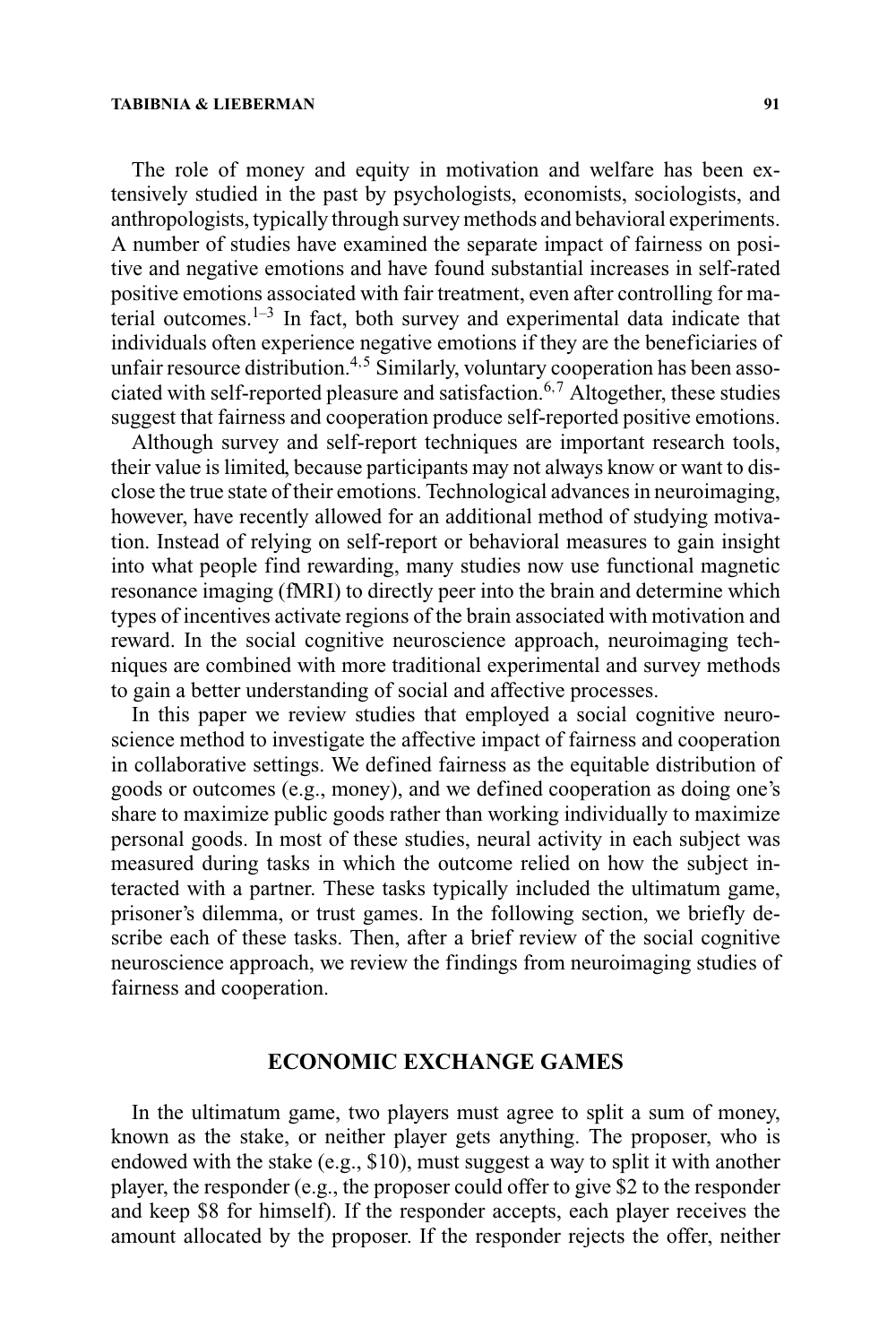player receives any money. Numerous studies using the ultimatum game have shown that responders do not maximize monetary payoff by accepting every offer; rather, they typically reject unfair offers  $\left( \frac{1}{20\%} \right)$  of the total stake). These effects occur even when there will be no future interactions with the partner,<sup>8</sup> suggesting that fairness (or unfairness) matters to responders. By examining the responder's brain during presentation of fair or unfair offers, we can gain insight into the type of emotional responses that fairness might elicit.

In the prisoner's dilemma, each of two players independently chooses to cooperate or defect, and each player is paid according to the combination of the two decisions. The four possible combinations are: (1) both players cooperate (CC), (2) player A cooperates and player B defects (CD), (3) player A defects and player B cooperates (DC), or (4) both players defect (DD). The payoffs are arranged such that for player A,  $DC > CC > DD > CD$  (e.g.,  $DC = $3$ ,  $CC = $2, DD = $1, CD = $0$ . Critically, no matter how player B responds on a given trial, player A will earn the most if she defects. If player B cooperates, player A earns more by defecting (DC > CC); and if player B defects, player A still earns more by defecting  $(DD > CD)$ . At the same time, the outcomes are arranged so that the highest earning for the two players combined results from both individuals cooperating  $(CC + CC > DC + CD > DD + DD)$ . Thus, mutual cooperation is the best strategy for the team collectively, but it requires giving up some personal earnings and potentially a great deal of earnings if the other player defects.

Trust games also tap into cooperation and typically involve two players. The investor is endowed with a sum of money (e.g., \$10) and can either keep it all to herself or turn some or all of it over to the trustee, in which case the trusted money multiplies (e.g., by a factor of three to \$30). At this point, the trustee can either defect and keep the multiplied sum or cooperate and return some (e.g., \$15) to the investor. In single-shot versions of this game, the investor's behavior is a measure of trust, while the trustee's behavior is a measure of trustworthiness and fairness. In iterated versions of the game, both partners' behaviors also measure cooperation.

#### **SOCIAL COGNITIVE NEUROSCIENCE APPROACH**

Social cognitive neuroscience<sup>9,10</sup> investigates social psychological phenomena using cognitive neuroscience toolssuch as neuroimaging and neuropsychological testing of patients with lesions. These tools offer insight into cognitive and affective processes that behavioral or self-report measures alone may not offer. For example, in an fMRI study investigating whether social rejection elicits feelings of pain akin to physical injury, Eisenberger *et al.*<sup>11</sup> scanned participants who underwent a task during which they were "ditched" by their partners in a ball-tossing game. Compared with nonsocial exclusion (i.e., inability to play because of a computer glitch), social exclusion led to increased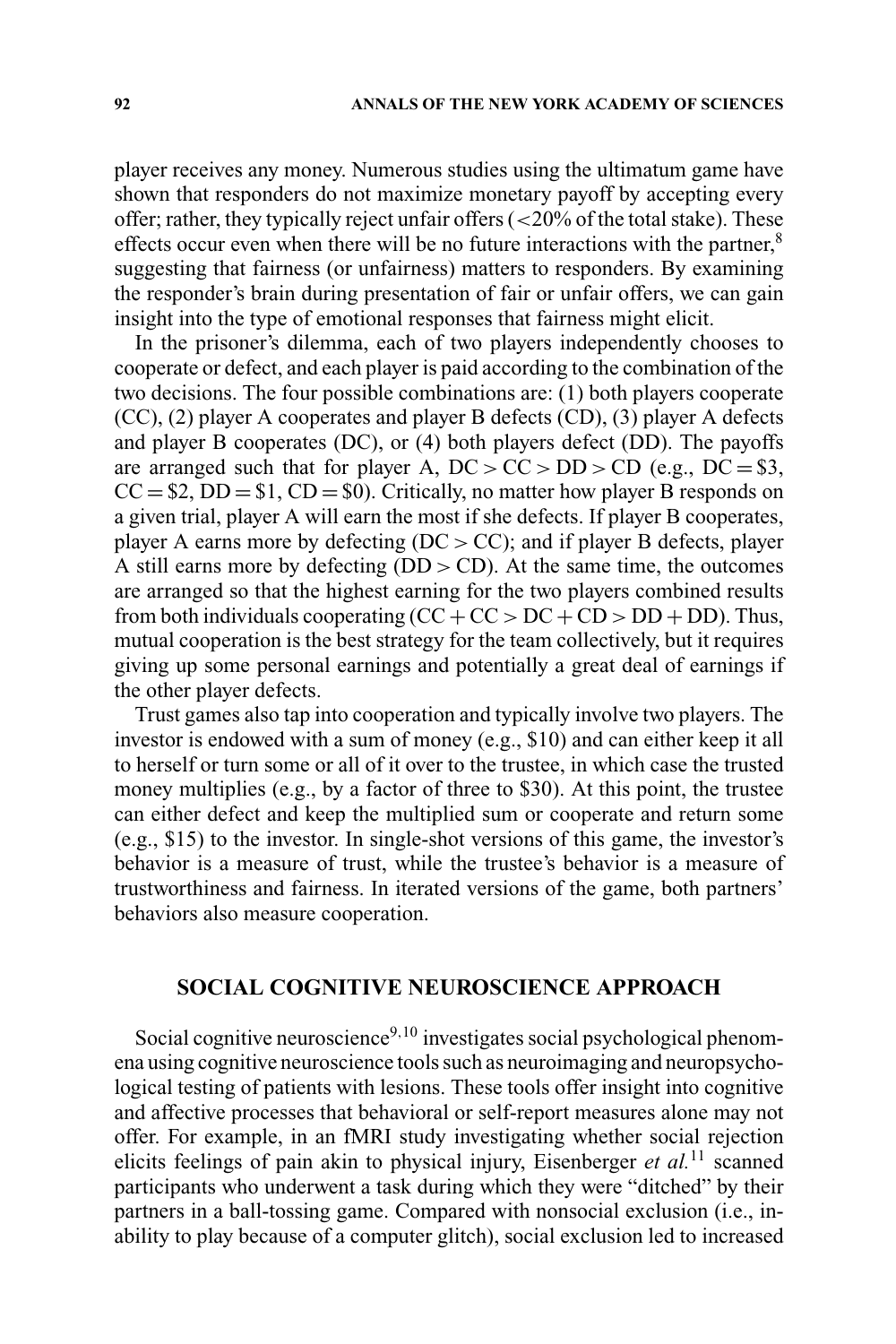activity in dorsal anterior cingulate cortex (ACC), the same brain region that is activated during the psychological distress of physical pain.<sup>12</sup> Self-reported distress after social exclusion correlated positively with ACC activity; however, the main effect of self-reported distress could not be determined because demand characteristics prevented the measurement ofself-reported distress after nonsocial exclusion. Thus, not only did fMRI provide a measure of distress that would have been difficult to collect through self-report, it also further elucidated the nature of the distress by revealing common processes underlying social and physical pain.

The social cognitive neuroscience approach relies in part on prior knowledge about functional neuroanatomy. Although a given brain region generally is not exclusively involved in a single process, some patterns of results have emerged from prior research that more strongly implicate certain regions in positive emotions and other regions in negative emotions. The part of the brain most commonly associated with reward is the striatum, including the caudate, and particularly the ventral striatum, a region receiving rich dopaminergic input from the midbrain that is involved in positive reinforcement and reward-based learning.<sup>13,14</sup> The ventral striatum is thought to function together with the amygdala and regions of the orbital and medial prefrontal cortex (PFC) in a reward network,<sup>15,16</sup> with the amygdala coding intensity of reward and the orbitofrontal cortex (OFC) determining valence.<sup>17</sup> A proposed mediolateral distinction in the OFC suggests that medial portions of this region tend to decode rewarding reinforcers, and lateral regions monitor punishing reinforcers.<sup>18</sup> The ventromedial prefrontal cortex (VMPFC) seems particularly involved in preference (e.g., for a preferred brand of drinks). $19,20$ 

The canonical brain region associated with negative emotional processes, particularly fear, is the amygdala.<sup>21</sup> However, an increasing number of studies now link this region to positive affective processes as well, $^{22}$  such as viewing attractive faces.<sup>23</sup> Activity in the anterior insula has also been associated with aversive experiences, such as exposure to a disgusting odor or taste,  $24.25$ although this region is more generally regarded as the primary sensory cortex for visceral information, including autonomic arousal.26 The dorsal ACC is another region commonly associated with unpleasant experiences, such as the emotional aspect of physical<sup>12</sup> and social<sup>11</sup> pain. The rostral ACC, on the other hand, has been associated with induced emotions of positive or negative valence.<sup>27</sup>

Notwithstanding the advantages of a social cognitive neuroscience approach, it is important to note that a reverse inference problem exists with studies inferring a cognitive or affective process from neural activation.<sup>28,29</sup> Specifically, because each brain region is involved in more than one process, we cannot confidently infer from the observation of increased signal in a region that activity in that region evoked one mental process rather than another. However, our confidence in the reverse inference could be increased in two ways: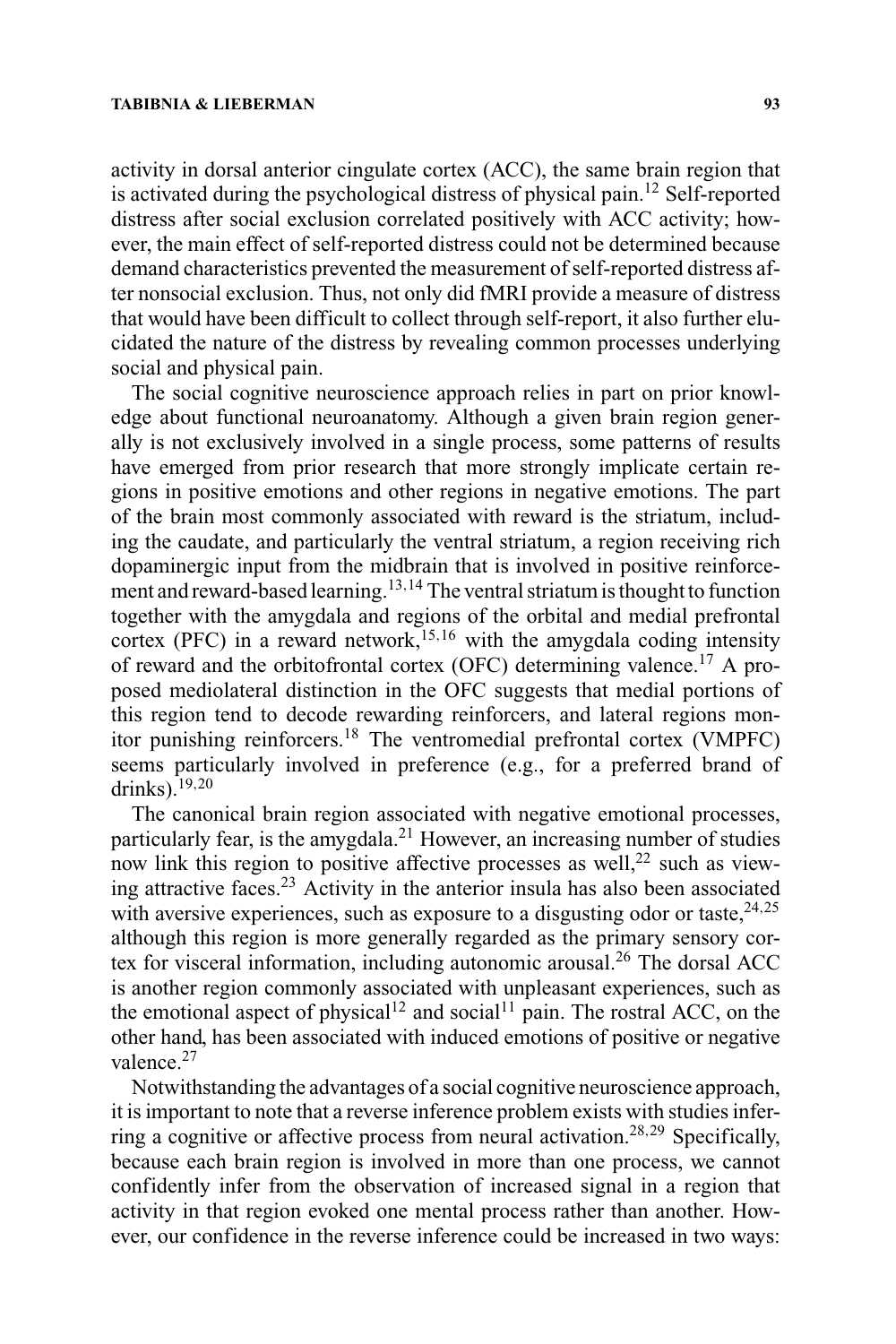(1) convergence of evidence from multiple techniques and (2) activations in two or more regions thought to underlie the same mental process, particularly if those regions are known to work together in a network.

#### **FAIRNESS IS REWARDING**

Numerous behavioral and self-report studies using the ultimatum game have established that people dislike unfair treatment. For example, as stinginess of an offer relative to the stake size increases, a self-reported feeling of contempt also increases, as does the likelihood to reject the offer. <sup>30</sup> Similarly, unfair offers that are rejected tend to elicit activity in the anterior insula, and the more likely a person is to reject unfair offers, the more activity this insula region exhibits. $30,31$ 

Although evidence suggests that receiving an unfair proposal may be related to negative emotional responses, until recently it was unclear whether fair offers produced positive emotional responses beyond those associated with the monetary payoff that is associated with fair offers. In everyday life, being treated more equitably by another person in financial transactions is typically confounded with better financial outcomes for oneself. To control for monetary payoff, we varied both the offer amount and the stake size across trials,  $30$ such that the same offer amount could appear as a large percentage of the total stake (\$2 out of \$4), and therefore fair, or as a small percentage of the total stake (\$2 out of \$10), and therefore unfair. If fair treatment is experienced as rewarding, then people should report more happiness with a fair offer compared with an unfair offer of the same monetary value. Similarly, brain regions associated with reward should be more active during fair treatment than during unfair treatment, after controlling for monetary payoff. Indeed, we found that fair offers led to higher happiness ratings and increased activity in several reward regions of the brain, including the ventral striatum, OFC, VMPFC, and left amygdala, compared with unfair proposals of equal monetary value.

Fairness can be experienced either directly, by fair behavior from one's partner, or indirectly, when an unfair partner is punished. Punishment of an unfair partner in effect brings about justice and greater equality in outcome. In an fMRI study of the trust game, $32$  investors were given the opportunity to punish uncooperative and selfish trustees. Deciding to punish a selfish partner by removing some of his or her earnings increased activity in the caudate nucleus—even though the participant did not gain any money by punishing. Moreover, increased activity in this region was associated with harsher punishments. As the authors explained, given the role of this region in processing accruing rewards for goal-directed actions, these results suggest that people derive satisfaction from implementing justice and maintaining fairness by punishing unfair partners.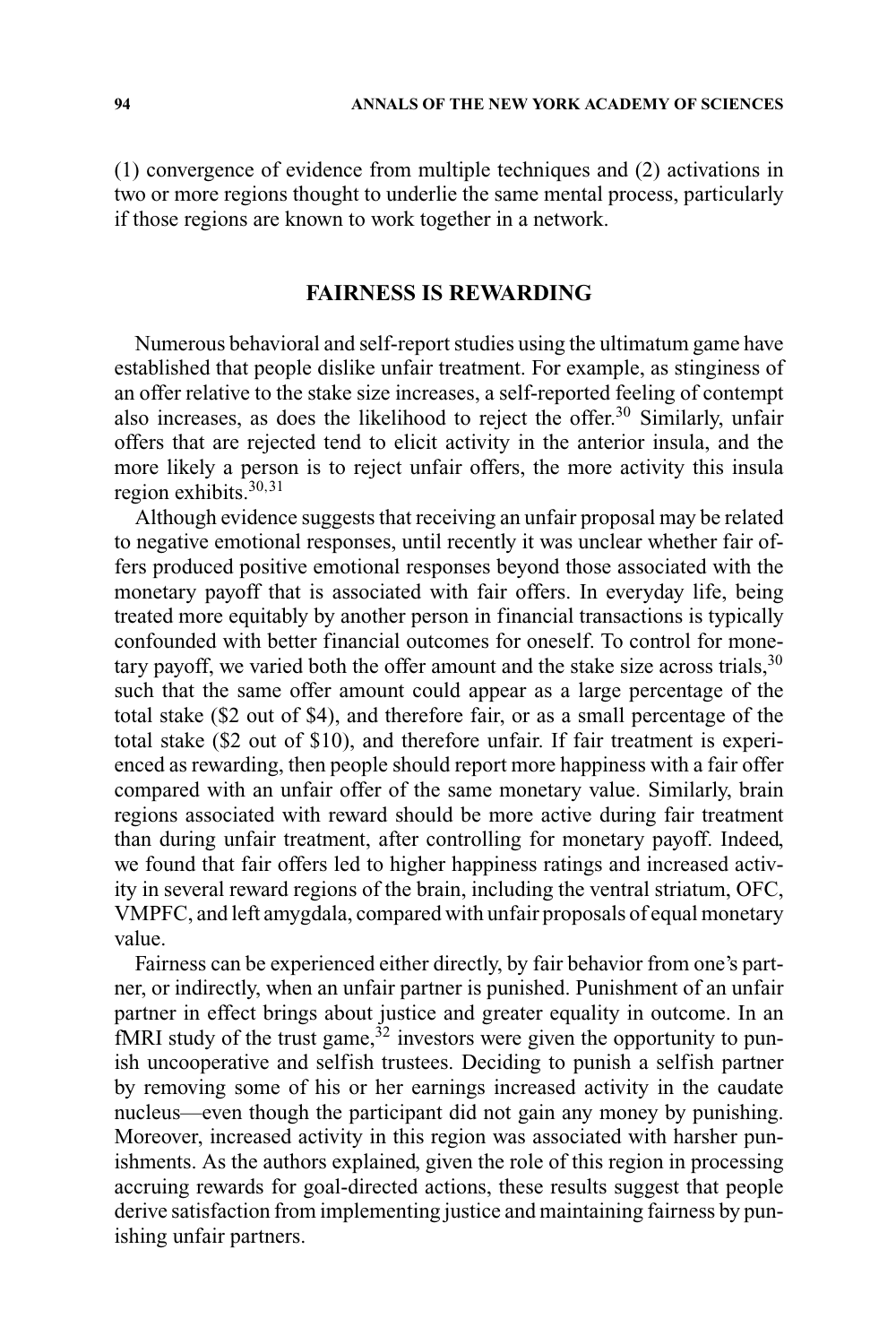#### **TABIBNIA & LIEBERMAN 95**

This indirect pleasure of fairness was also investigated in a creative study by Singer and colleagues,<sup>33</sup> who studied empathy toward former interaction partners who had played fairly or unfairly. In this study, participants played the ultimatum game with a fair and an unfair proposer. Later, while in the MRI scanner, participants watched as each partner appeared to receive painful stimuli. While viewing fair partners who appeared to be in pain, men and women both exhibited increased activity in insular and anterior cingulate regions, suggesting an empathic response for pain. This finding suggests that people like and are sympathetic toward those who have previously treated them fairly. Interestingly, Singer *et al.* also found that when men (but not women) watched *unfair* proposers receive pain, activity increased in reward regions, such as the ventral striatum. This latter finding shows that the establishment of justice, through punishment of unfair behavior, may elicit positive feelings.

#### **COOPERATION IS REWARDING**

The first fMRI study of cooperation, in the trust game, was by McCabe and colleagues<sup>34</sup> who instructed participants to play as the investor in half the games and as the trustee in the other half. Although the study was designed to identify prefrontal regions associated with theory of mind, rather than to link reward with cooperation, it is worth mentioning that the investigators found increased activity in the medial thalamus and right medial frontal pole, during decisionmaking in cooperative playerswhen they played against humans rather than computers. Although neither region is uniquely linked to reward, the thalamus is considered part of the emotion network known as the limbic system, and the right medial PFC, though primarily involved in cognitive integration,  $35$ has also been associated with approach-related behaviors.<sup>14</sup> These results are not inconsistent with the premise that cooperation has an affective component.

Decety and colleagues<sup>36</sup> were the first to explicitly link cooperation with reward-related neural activity. Rather than using an economic exchange paradigm, the authors used a specially designed computer game in which a participant in the MRI scanner had to arrange a visual pattern following certain rules, in cooperation with another player, in competition with another player, or alone. Compared with working alone, cooperation and competition both led to increased activity in the anterior insula, potentially reflecting increased autonomic arousal. Importantly, cooperation led to more activity in medial OFC than competition, suggesting that cooperation is a rewarding process.

In an innovative fMRI study by King-Casas and colleagues,<sup>37</sup> the brains of investors and fellow trustees were simultaneously scanned, or "hyperscanned," while they played an iterated version of the trust game with each other. Because participants played multiple rounds with one another, the investigators were able to study the development of trust over time, behaviorally and neurally. They found that trustees cooperated depending on their partner's "reputation"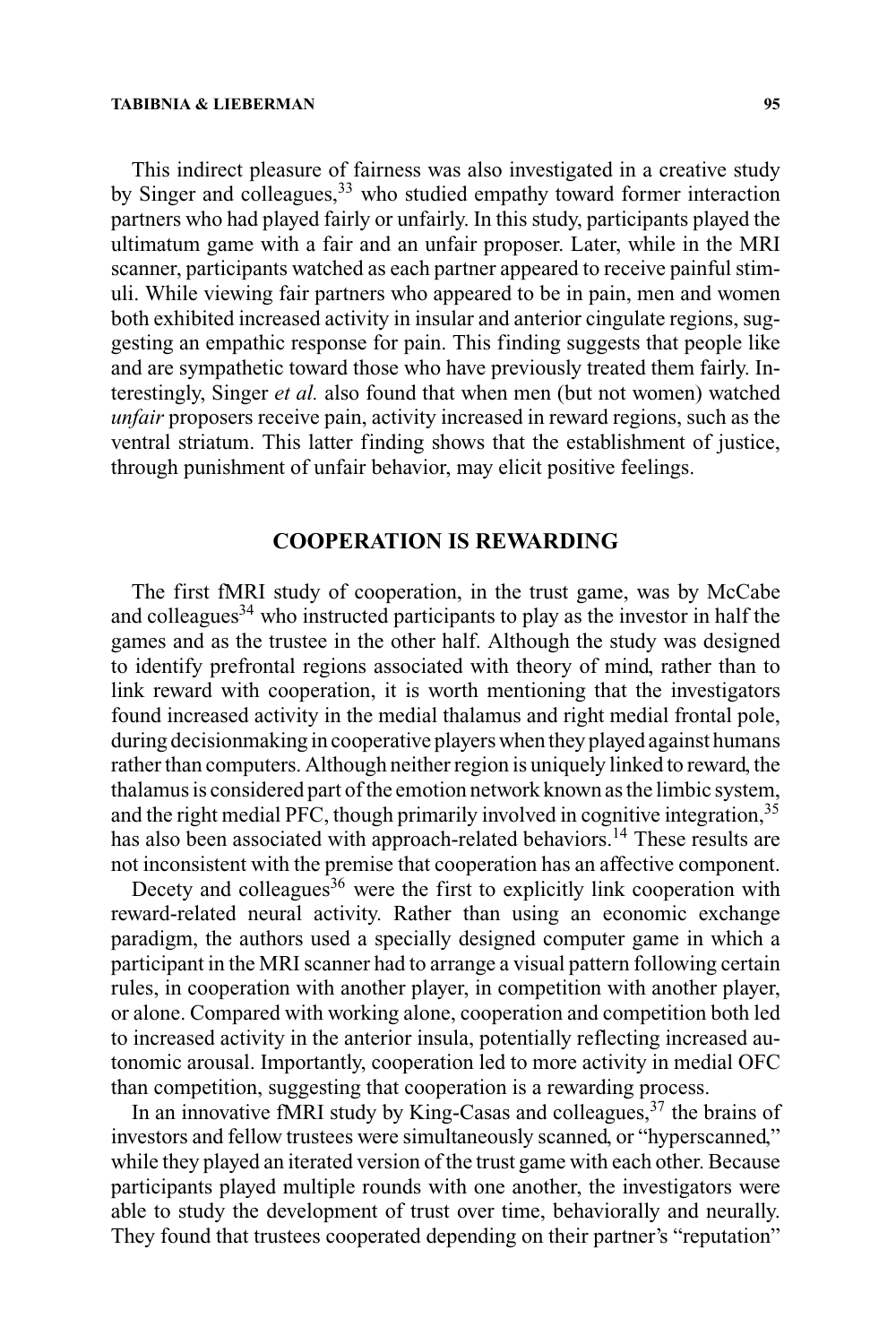or behavior on previous rounds. When an investor was generous following a defection by the trustee, the trustee rewarded this benevolent reciprocity with a larger repayment. Similarly, when an investor was stingy following cooperation by the trustee, the trustee punished this malevolent reciprocity by reducing the repayment. In the trustee's brain, the only region that was more active during benevolent reciprocity than malevolent reciprocity was the caudate nucleus, a region implicated in reward-based learning. Furthermore, the magnitude of this response correlated with the amount repaid by the trustee. The authors interpreted activity in this region as the response to perceived fairness of the partner's behavior, as well as the intention to cooperate and repay benevolent behavior with trust.

Mutual cooperation has been linked with reward-related neural response during other tasks as well. In an iterated version of the prisoner's dilemma in female participants, the ventral striatum, rostral ACC, and medial OFC were activated more by mutual cooperation outcomes than by outcomes of equal monetary payment in a nonsocial context.<sup>38</sup> Consistent with King-Casas *et al.*, <sup>37</sup> they also found neural overlap between the pleasure of being treated fairly and that associated with the intention to cooperate; activity in rostral ACC and ventral striatum also increased during the part of the trial when participants decided to cooperate, prior to finding out the outcome of the trial. Thus the reward of behaving cooperatively may be intertwined with the reward of receiving cooperative treatment. Rilling and colleagues<sup>39</sup> replicated these results in a subsequent study using the single-shot version of the prisoner's dilemma, in which they found neural activity in VMPFC and ventral striatum to increase with reciprocated and decrease with unreciprocated cooperation.

In an interesting version of the trust game, Delgado *et al.*<sup>40</sup> influenced investors' decisions by giving them character descriptions of fictitious trustees who were depicted as either noble, neutral, or of questionable moral character (i.e., good, neutral, or bad). Despite equivalent repayment by all trustees, participants tended to trust the good trustees the most. Consistent with previous studies suggesting that cooperation is rewarding, deciding to "share" (i.e., trust) versus "keep" increased activity in the ventral striatum and anterior insula. Interestingly, the opposite comparison did not activate any reward regions, despite the fact that keeping an endowment is a guaranteed monetary payoff. Further analyses indicated that the increased striatal response during share versus keep decisions occurred only with bad or neutral partners, suggesting greater reliance on reward-based learning with ambiguous partners than with partners who have already left a good impression.

This is not to say, however, that being around cooperative and moral people is not rewarding. The pleasure of being exposed to cooperative people was directly studied by Singer and colleagues, $41$  who showed participants the faces of partners who had cooperated or defected in multiple rounds of the prisoner's dilemma they had played together earlier. To vary moral responsibility, some partners were introduced as "intentional agents," who freely chose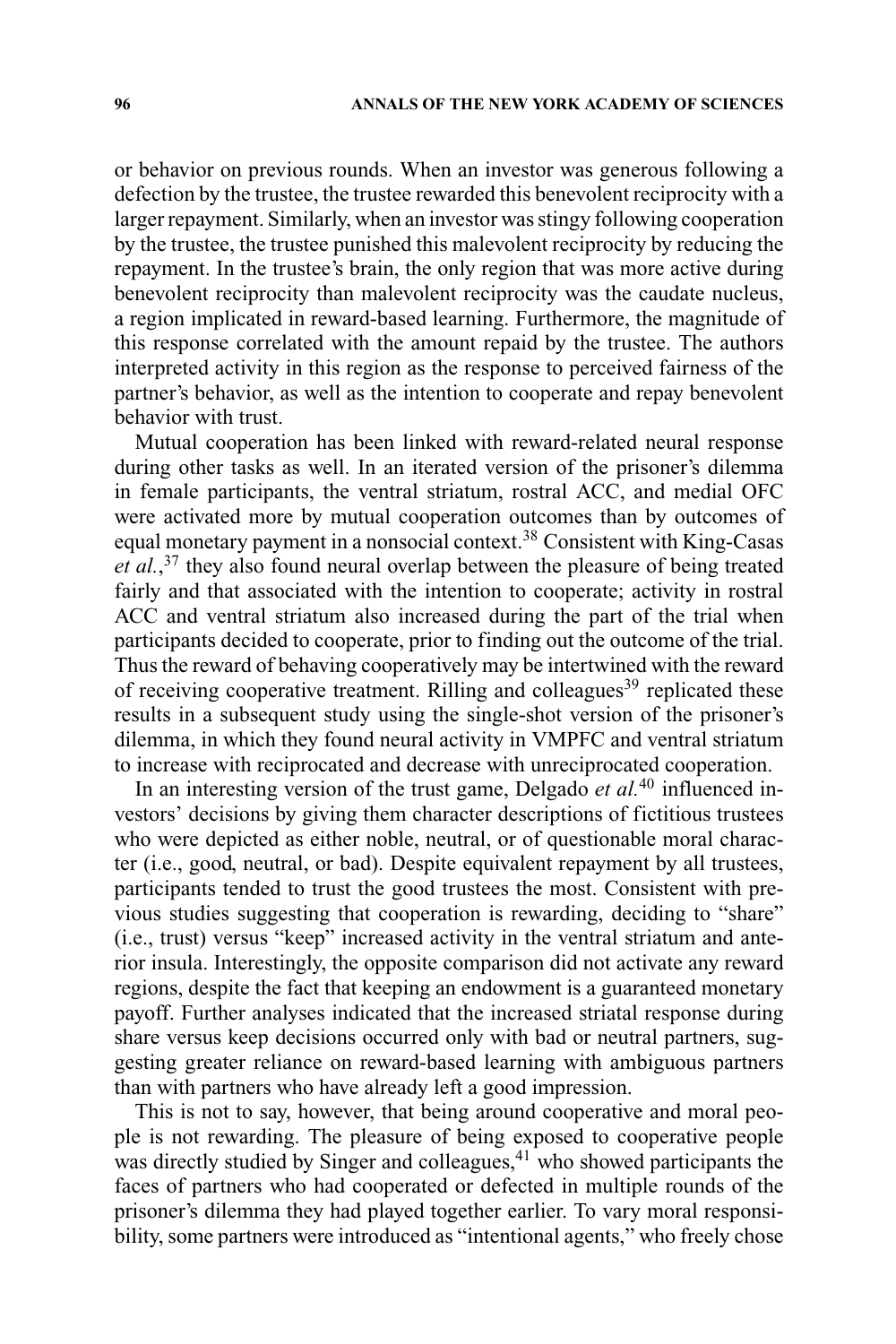whether to cooperate, and some as "nonintentional agents," who had no choice. Faces of cooperators, regardless of intention, were rated as more likable than neutral faces; and faces of defectors, particularly intentional defectors, were rated as less likable than neutral faces. Viewing faces of intentional cooperators activated bilateral insula, bilateral OFC, bilateral ventral striatum, and left amygdala. Although this study was not optimally designed for examination of responses to faces of defectors, we do know from an earlier study that, as expected, faces of people judged to be untrustworthy activate bilateral amygdala.<sup>42</sup> Thus, positive feelings (and absence of negative feelings) seem not only to be associated with receiving fair treatment and with cooperation, but also with the people who are cooperative and trustworthy.

#### **IMPLICATIONS AND CONCLUSION**

Multiple studies have demonstrated that, even without additional monetary gain, fairness or cooperation leads to self-reported, behavioral, and neural evidence of reward. Until recently, studies of the emotional impact of fairness and cooperation relied mainly on behavioral and self-report techniques, which limited ways in which positive emotional experience could be measured. For example, in studies of the ultimatum game, the emotional experience of the responder has often been inferred from his tendency to reject unfair offers; this rejection is thought to reflect unhappiness with unfair offers. However, the opposite side of the coin, happiness as a result of fair offers, has typically been ignored in these studies. Thus, investigations of emotion in economic exchange often focused on the aversive aspects of unfairness and defection, rather than the rewarding aspects of fairness and cooperation.

The tendency for people to prefer equity and resist unfair outcomes and partners is deeply rooted. This "inequity aversion" is so strong that individuals are willing to sacrifice personal gain to prevent another person from receiving an inequitably better outcome. $43$  Inequity aversion plays an important role in organizational settings. Perceived inequity in income or exerted effort can dampen employee morale and performance.<sup>6,44,45</sup> Conversely, perceived equity may have the opposite effect and improve employee morale.

Why would humans be built to be sensitive to fairness? It has been suggested that forming secure social bonds is a fundamental human need.<sup>46</sup> Humans have evolved to operate socially, from infancy, when the social connection to parents is critical for survival; to childhood, when learning is accelerated by the transmission of accumulated human knowledge; and to adulthood, when access to food and mating partners depends on social inclusion. Cues that indicate social acceptance may thus be highly rewarding because of the other resources to which they facilitate one's access. Being treated fairly by others may serve as a strong cue of acceptance and thus come to be experienced as intrinsically rewarding in itself.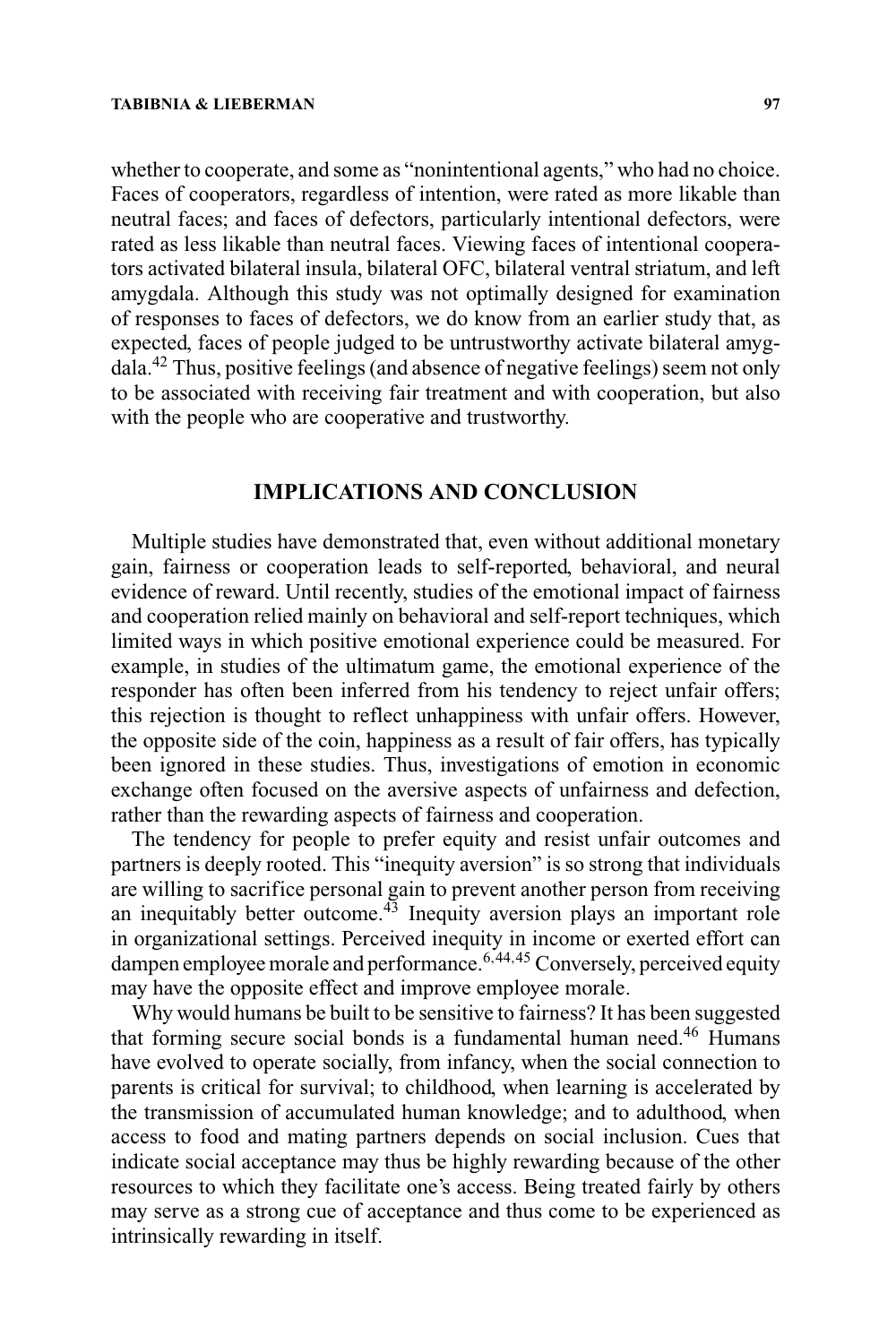Consistent with the idea that fairness and cooperation are intrinsically rewarding, the reinforcing effects of fair treatment and cooperation seem to be both ubiquitous and primitive. Fairness preference is evident across cultures $47$ and in children,<sup>48</sup> and even capuchin monkeys seem to compare payoffs with peers and react negatively when a peer is rewarded more handsomely for the same effort (see also 49).<sup>50</sup> Recent evidence also suggests that fairness preference may be partly heritable.<sup>51</sup> There is also evidence that rodents prefer cooperation to working in isolation for the same reward.<sup>52</sup> Thus, it is possible that social reinforcers, such as fair treatment and cooperation, are more likely to increase intrinsic motivation, whereas monetary payoff tends to elicit extrinsic motivation. Previous work has shown that increased intrinsic motivation predicts better job performance and satisfaction.<sup>53</sup>,<sup>54</sup>

Similarly, given that fairness and cooperation lead to increased activity in brain areas associated with reward and positive reinforcement learning, it is conceivable that a work environment imbued with camaraderie and fairness would motivate and mobilize employees to continue the hard work that has been so rewarded. Consistent with this idea, in a behavioral study of the ultimatum game, proposers who reported greater pleasure associated with fairness than with payoffs were more likely than other players to cooperate and give fair offers<sup>7</sup>

Perceived fairness may also have a profound impact on consumer satisfaction,<sup>55</sup> one of the indicators of a company's health. A recent meta-analysis indicated that, among several predictors of customer satisfaction, equity (fairness judgment in reference to what other consumers receive) was most strongly related to satisfaction.<sup>56</sup>

In short, this review supports the notion that money is not the only motivator. At some level, this is obvious: various maxims have been passed down over centuries warning of the shortcomings of material wealth (e.g., "money can't buy happiness"), and no one would argue that people care about being treated fairly. However, it is rare that issues of fairness and cooperation figure into discussions of promoting organizational productivity and corporate earnings. Nations measure gross domestic product, economists measure consumer confidence, corporations calculate net worth, and employees are keenly aware of their salaries, often with an underlying assumption that these numbers indicate something about public welfare and individual well-being. Surely, these factors play an important part in well-being; however, the fact that fairness and cooperation activate the same hedonic regions of the brain as financial gain is an indication that these factors may merit equal consideration in the structuring of organizational settings.

# **REFERENCES**

1. TYLER, T.R. 1984. The role of perceived injustice in defendants' evaluations of their courtroom experience. Law Society Rev. **18:** 51–74.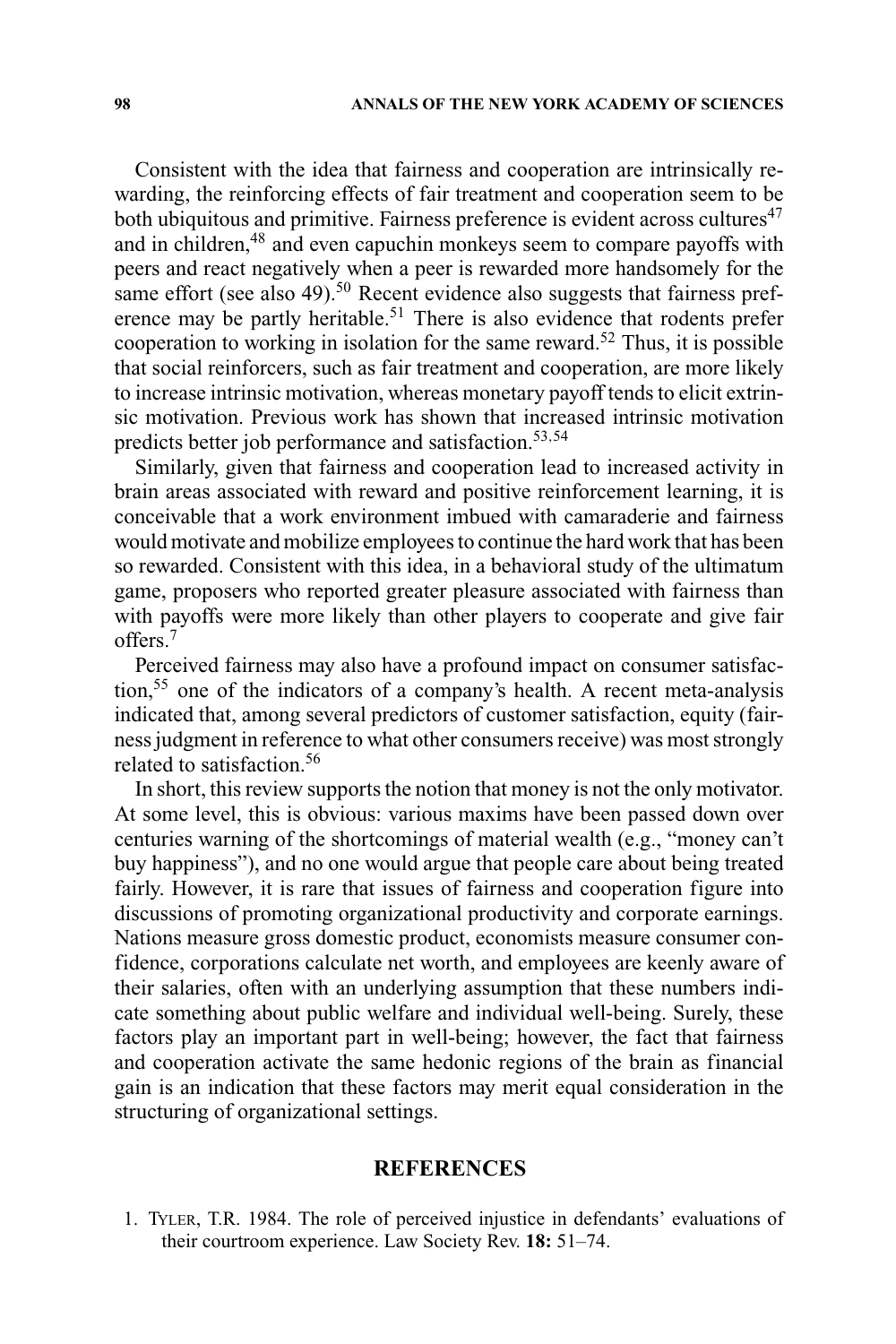- 2. DE CREMER, D. & H.J.E.M. ALBERTS. 2004. When procedural fairness does not influence how positive I feel: the effects of voice and leader selection as a function of belongingness need. Euro. J. Soc. Psych. **34:** 333–344.
- 3. HEGTVEDT, K.A. & C. KILLIAN. 1999. Fairness and emotions: reactions to the process and outcomes of negotiations. Social Forces **78:** 269–303.
- 4. ALESINA, A. *et al.* 2004. Inequality and happiness: are Europeans and Americans different? J. Public Econ. **88:** 2009–2042.
- 5. KREHBIEL, P.J. & R. CROPANZANO. 2000. Procedural justice, outcome favorability and emotion. Soc. Justice Res. **13:** 339–360.
- 6. GÄCHTER, S. & E. FEHR. 2001. Fairness in the labour market? A survey of experimental results. *In* Surveys in Experimental Economics, Bargaining, Cooperation and Election Stock Markets: 95–132. F. Bolle & M. Lehmann-Waffenschmidt, Eds. Physica Verlag. Heidelberg.
- 7. HASELHUHN, M.P. & B.A. MELLERS. 2005. Emotions and cooperation in economic games. Brain Res. Cogn. Brain Res. **23:** 24–33.
- 8. GÜTH, W. et al. 1982. An experimental analysis of ultimatum bargaining. J. Econ. Beh. Organization **3:** 367–388.
- 9. LIEBERMAN, M.D. 2007. Social cognitive neuroscience: a review of core processes. Annu. Rev. Psych. **58:** 259–289.
- 10. OCHSNER, K.N. & M.D. LIEBERMAN. 2001. The emergence of social cognitive neuroscience. Am. Psychol. **56:** 717–734.
- 11. EISENBERGER, N.I. *et al.* 2003. Does rejection hurt? An fMRI study of social exclusion. Science **302:** 290–292.
- 12. RAINVILLE, P. *et al.* 1997. Pain affect encoded in human anterior cingulate but not somatosensory cortex. Science **277:** 968–971.
- 13. SCHULTZ, W. 2004. Neural coding of basic reward terms of animal learning theory, game theory, microeconomics and behavioural ecology. Curr. Opin. Neurobiol. **14:** 139–147.
- 14. WAGER, T.D. *et al.* 2003. Valence, gender, and lateralization of functional brain anatomy in emotion: a meta-analysis of findings from neuroimaging. Neuroimage **19:** 513–31.
- 15. TREPEL, C. *et al.* 2005. Prospect theory on the brain? Toward a cognitive neuroscience of decision under risk. Brain Res. Cogn. Brain Res. **23:** 34–50.
- 16. CARDINAL, R.N. *et al.* 2002. Emotion and motivation: the role of the amygdala, ventral striatum, and prefrontal cortex. Neurosci. Biobeh. Rev. **26:** 321– 352.
- 17. ANDERSON, A.K. *et al.* 2003. Dissociated neural representations of intensity and valence in human olfaction. Nat. Neurosci. **6:** 196–202.
- 18. KRINGELBACH, M.L. & E.T. ROLLS. 2004. The functional neuroanatomy of the human orbitofrontal cortex: evidence from neuroimaging and neuropsychology. Prog. Neurobiol. **72:** 341–372.
- 19. MCCLURE, S.M. *et al.* 2004. Neural correlates of behavioral preference for culturally familiar drinks. Neuron **44:** 379–387.
- 20. DEPPE, M. 2005. Nonlinear responses within the medial prefrontal cortex reveal when specific implicit information influences economic decision making. J. Neuroimaging **15:** 171–182.
- 21. LEDOUX, J.E. 2000. Emotion circuits in the brain. Annu. Rev. Neurosci. **23:** 155– 184.
- 22. BAXTER, M.G. & E.A. MURRAY. 2002. The amygdala and reward. Nat. Rev. Neurosci. **3:** 563–573.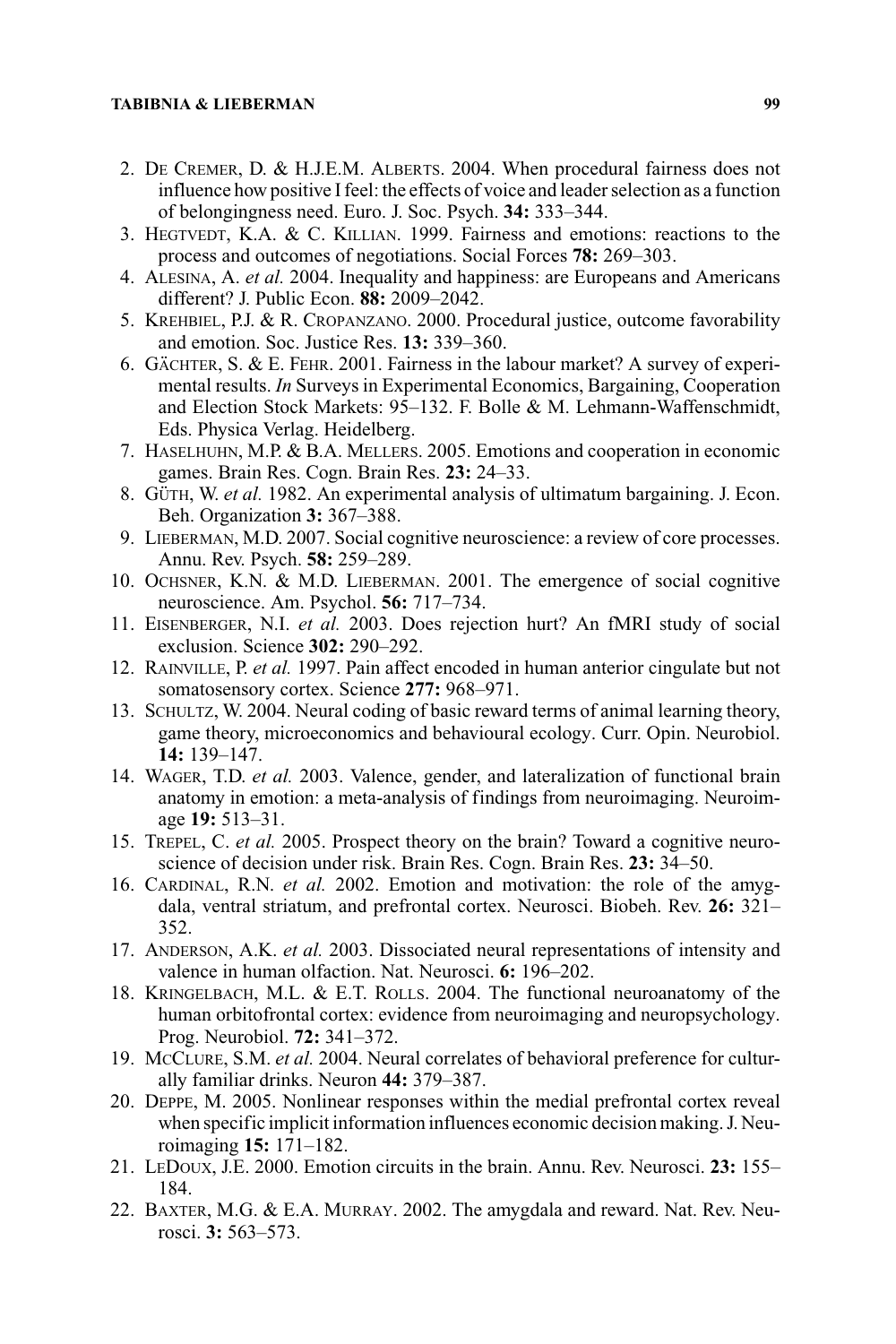- 23. WINSTON, J.S. *et al.* 2007. Brain systems for assessing facial attractiveness. Neuropsychologia **45:** 195–206.
- 24. WICKER, B. *et al.* 2003. Both of us disgusted in my insula: the common neural basis of seeing and feeling disgust. Neuron **40:** 655–664.
- 25. NITSCHKE, J.B. *et al.* 2006. Functional neuroanatomy of aversion and its anticipation. Neuroimage **29:** 106–116.
- 26. CRAIG, A.D. 2002. How do you feel? Interoception: the sense of the physiological condition of the body. Nat. Rev. Neurosci. **3:** 655–666.
- 27. BUSH, G. *et al.* 2000. Cognitive and emotional influences in anterior cingulate cortex. Trends Cogn. Sci. **4:** 215–222.
- 28. POLDRACK, R.A. 2006. Can cognitive processes be inferred from neuroimaging data? Trends Cogn. Sci. **10:** 59–63.
- 29. SARTER, M. *et al.* 1996. Brain imaging and cognitive neuroscience: toward strong inference in attributing function to structure. Am. Psychol. **51:** 13–21.
- 30. TABIBNIA, G. *et al.* 2007. The sunny side of fairness: Preference for fairness activates reward circuitry (and disregarding unfairness activates self-control circuitry). Psychol. Sci., in press.
- 31. SANFEY, A.G. *et al.* 2003. The neural basis of economic decision-making in the Ultimatum Game. Science **300:** 1755–1758.
- 32. DE QUERVAIN, D.J. *et al.* 2004. The neural basis of altruistic punishment. Science **305:** 1254–1258.
- 33. SINGER, T. *et al.* 2006. Empathic neural responses are modulated by the perceived fairness of others. Nature **439:** 466–469.
- 34. MCCABE, K. *et al.* 2001. A functional imaging study of cooperation in two-person reciprocal exchange. Proc. Natl. Acad. Sci. USA **98:** 11832–11835.
- 35. RAMNANI, N. & A.M. OWEN. 2004. Anterior prefrontal cortex: insights into function from anatomy and neuroimaging. Nat. Rev. Neurosci. **5:** 184–194.
- 36. DECETY, J. *et al.* 2004. The neural bases of cooperation and competition: an fMRI investigation. Neuroimage **23:** 744–751.
- 37. KING-CASAS, B. *et al.* 2005. Getting to know you: reputation and trust in a twoperson economic exchange. Science **308:** 78–83.
- 38. RILLING, J.K. *et al.* 2002. Neural basis of social cooperation. Neuron **35:** 395–405.
- 39. RILLING, J.K. *et al.* 2004. Opposing BOLD responses to reciprocated and unreciprocated altruism in putative reward pathways. Neuroreport **15:** 2539–2543.
- 40. DELGADO, M.R. *et al.* 2005. Perceptions of moral character modulate the neural systems of reward during the trust game. Nat. Neurosci. **8:** 1611–1618.
- 41. SINGER, T. *et al.* 2004.Brain responsesto the acquired moralstatus offaces. Neuron **19:** 653–662.
- 42. WINSTON, J.S. *et al.* 2002. Automatic and intentional brain responses during evaluation of trustworthiness of faces. Nat. Neurosci. **3:** 277–283.
- 43. FEHR, E. & K.M. SCHMIDT. 1999. A theory of fairness, competition, and cooperation. Quart. J. Econ. **114:** 817–868.
- 44. BEWLEY, T.F. 1999. Why Wages Don't Fall During aRecession. Harvard University Press. Cambridge.
- 45. GREENBERG, J. 1993. The social side of fairness: interpersonal classes of organizational justice. *In* Justice in the Workplace. R. Cropanzano, Ed. Erlbaum. Hillsdale, NJ.
- 46. BAUMEISTER, R.F. & M.R. LEARY. 1995. The need to belong: desire for interpersonal attachments as a fundamental human motivation. Psych. Bull. **117:** 497–529.